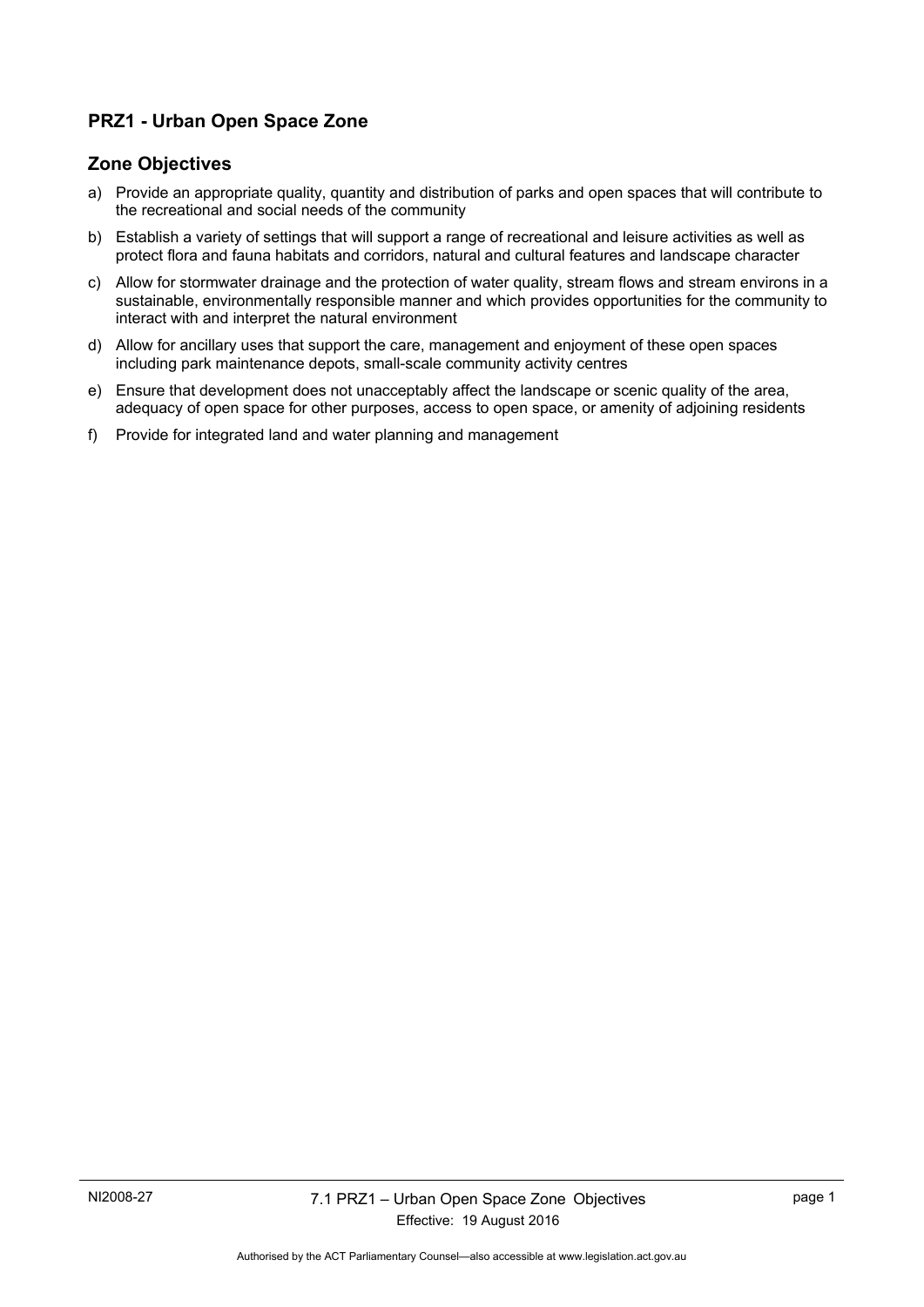# **PRZ1 – Urban Open Space Zone Development Table**

| <b>EXEMPT DEVELOPMENT</b><br>Development approval is not required. Building approval may be required.<br>On leased land, development must be authorised by a lease. |                                                                                  |
|---------------------------------------------------------------------------------------------------------------------------------------------------------------------|----------------------------------------------------------------------------------|
| Development identified in the Planning and Development Act 2007 as exempt (see sections 133 and                                                                     |                                                                                  |
| 134 of the Act and section 20 and schedule 1 of the Planning and Development Regulation 2008)                                                                       |                                                                                  |
| <b>ASSESSABLE DEVELOPMENT</b>                                                                                                                                       |                                                                                  |
| Development application required.<br>On leased land, development must be authorised by a lease.                                                                     |                                                                                  |
|                                                                                                                                                                     |                                                                                  |
| <b>MINIMUM ASSESSMENT TRACK</b><br><b>CODE</b>                                                                                                                      |                                                                                  |
| Development listed below requires a development application and is assessed in the code track                                                                       |                                                                                  |
| <b>Development</b>                                                                                                                                                  |                                                                                  |
| No development identified.                                                                                                                                          |                                                                                  |
| <b>MINIMUM ASSESSMENT TRACK</b><br><b>MERIT</b>                                                                                                                     |                                                                                  |
| Development listed below requires a development application and is assessed in the merit track,                                                                     |                                                                                  |
| unless specified in schedule 4 of the Planning and Development Act 2007 (as impact track) or<br>specified as prohibited development in a precinct map.              |                                                                                  |
| <b>Development</b>                                                                                                                                                  |                                                                                  |
| ancillary use                                                                                                                                                       | minor use                                                                        |
| aquatic recreation facility                                                                                                                                         | municipal depot                                                                  |
| communications facility                                                                                                                                             | outdoor recreation facility                                                      |
| community activity centre                                                                                                                                           | parkland                                                                         |
| consolidation                                                                                                                                                       | playing field                                                                    |
| demolition                                                                                                                                                          | sign                                                                             |
| development in a location and of a type identified                                                                                                                  | subdivision                                                                      |
| in a precinct map as additional merit track                                                                                                                         |                                                                                  |
| development                                                                                                                                                         |                                                                                  |
| major road                                                                                                                                                          | temporary use                                                                    |
| <b>MAJOR UTILITY INSTALLATION</b>                                                                                                                                   | varying a lease (where not prohibited, code track<br>or impact track assessable) |
| minor road                                                                                                                                                          |                                                                                  |
| <b>MINIMUM ASSESSMENT TRACK</b>                                                                                                                                     |                                                                                  |
| <b>IMPACT</b>                                                                                                                                                       |                                                                                  |
| Development listed below requires a development application and is assessed in the impact track                                                                     |                                                                                  |
| Development that is not:<br>1.                                                                                                                                      |                                                                                  |
| Exempt, code track or merit track development (see section 132 of the Planning and<br>а.<br>Development Act 2007); or                                               |                                                                                  |
| Prohibited development, other than development that is permitted under s137 of the<br>b.                                                                            |                                                                                  |
| Planning and Development Act 2007.                                                                                                                                  |                                                                                  |
| Development specified in schedule 4 of the Planning and Development Act 2007 and not listed<br>2.<br>as a prohibited use in this table.                             |                                                                                  |
| 3.<br>Development that is authorised by a lease and listed as a prohibited use in this table.                                                                       |                                                                                  |
| Development declared under section 124 or section 125 of the Planning and Development<br>4.<br>Act 2007 and not listed as a prohibited development in this table.   |                                                                                  |
| Varying a lease to add a use assessable under the impact track.<br>5.                                                                                               |                                                                                  |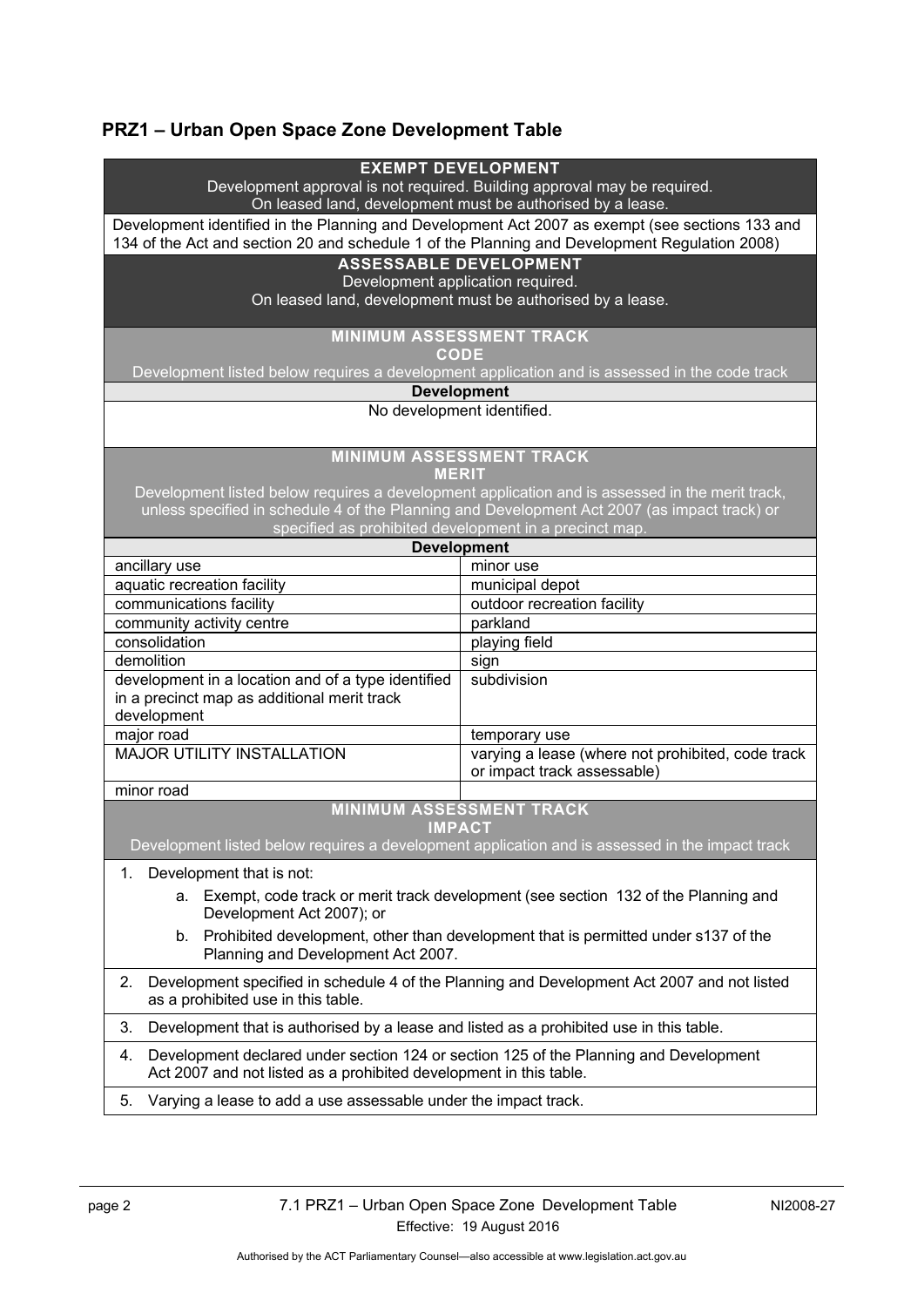#### **PROHIBITED DEVELOPMENT** Development listed below is prohibited development unless the development is identified elsewhere in this development table as assessable under the code, merit or impact track. agriculture agriculture liquid fuel depot airport mining industry animal care facility animal care facility animal husbandry nature conservation area boarding house NON-RETAIL COMMERCIAL USE bulk landscape supplies of the lot offensive industry car park **over a calculated** overnight camping area caravan park/camping ground pedestrian plaza cemetery emergence of assembly child care centre place of worship civic administration plant and equipment hire establishment club club plantation forestry community theatre produce market COMMERCIAL ACCOMMODATION USE public agency corrections facility example of public transport facility craft workshop railway use cultural facility recyclable materials collection defence installation and recycling facility development in a location and of a type identified in a precinct map as additional prohibited development religious associated use drink establishment **RESIDENTIAL USE** drive-in cinema restaurant educational establishment retirement village emergency services facility sand and gravel extraction farm tourism scientific research establishment freight transport facility service station funeral parlour shop shop general industry stock/sale yard group or organised camp store hazardous industry the state of the locality of the locality hazardous waste facility the state of transport depot health facility **varying a lease to add a use listed as "prohibited**" | varying a lease to add a use listed as "prohibited" development" in this development table home business vehicle sales hospital veterinary hospital veterinary hospital incineration facility and the state of the state warehouse indoor entertainment facility waste transfer station indoor recreation facility and the state of woodlot industrial trades  $\vert$  zoological facility land fill site land management facility light industry

## **RELEVANT CODE**

Development proposals must comply with the Parks and Recreation Zone Development Code.

NI2008-27 7.1 PRZ1 – Urban Open Space Zone Development Table Effective: 19 August 2016